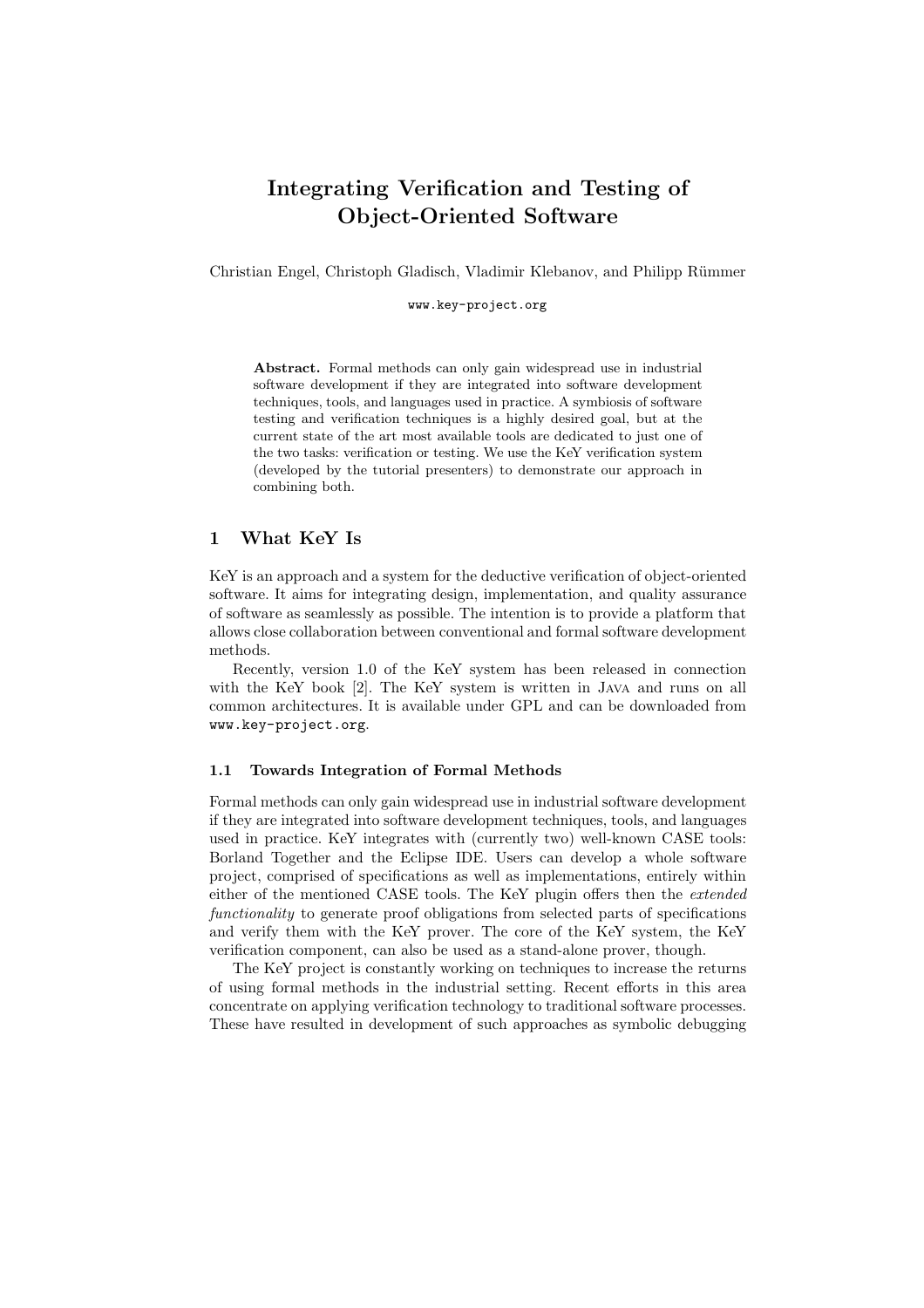and verification-based testing. The latter is the central topic of this tutorial with Section 3 explaining why and how to utilise synergies between verification and testing.

#### 1.2 Full Coverage of a Real-world Programming Language

To ensure acceptance among practitioners it is essential to support an industrially relevant programming language as the verification target. We chose JAVA Card source code [5] because of its importance for security- and safety-critical applications.

For specification, KeY supports both the OMG standard Object Constraint Language (OCL) [20] and the Java Modeling Language (JML) [16], which is increasingly used in the industry. In addition, KeY features a syntax-directed editor for OCL that can render OCL expressions in several natural languages while they are being edited.

The KeY prover and its calculus [2] support the full JAVA CARD 2.2.1 language. This includes all object-oriented features, JAVA CARD's transaction mechanism, the (finite) JAVA integer types, abrupt termination (local jumps and exceptions) and even a formal specification (both in OCL  $[15]$  and  $JML<sup>1</sup>$ ) of the essential parts of the JAVA CARD API. In addition, some JAVA features that are not part of JAVA CARD are supported as well: multi-dimensional arrays, JAVA class initialisation semantics, char and String types. In short, if you have a sequential JAVA program without dynamic class loading and floating point types, then it is (in principle) possible to verify it with KeY.

To a certain degree, KeY allows to customise the assumed semantics of JAVA CARD. For instance, the user can choose between different semantics of the primitive JAVA integer types. Options are: the mathematical integers (easy to verify, but not a faithful model of JAVA and, hence, unsound), mathematical integers with overflow check (sound, reasonably easy to verify, but incomplete for programs that depend on JAVA's finite ring semantics), and a faithful semantics of JAVA integers (sound and complete, but difficult to verify).

### 2 Foundations of KeY

#### 2.1 The Logic

KeY is a *deductive verification* system, meaning that its core is a theorem prover, which proves formulae of a suitable logic. Different deductive verification approaches vary in the choice of the used logic. The KeY approach employs a logic called JAVA CARD DL, which is an instance of *Dynamic Logic* (DL) [12]. DL, like Hoare Logic [14], has the advantage of transparency with respect to the program to be verified. This means, programs are neither abstracted away into a less expressive formalism such as finite-state machines nor are they embedded into a general purpose higher-order logic. Instead, the logic and the calculus "work"

 $\frac{1}{1}$  See http://www.cs.ru.nl/~woj/software/software.html.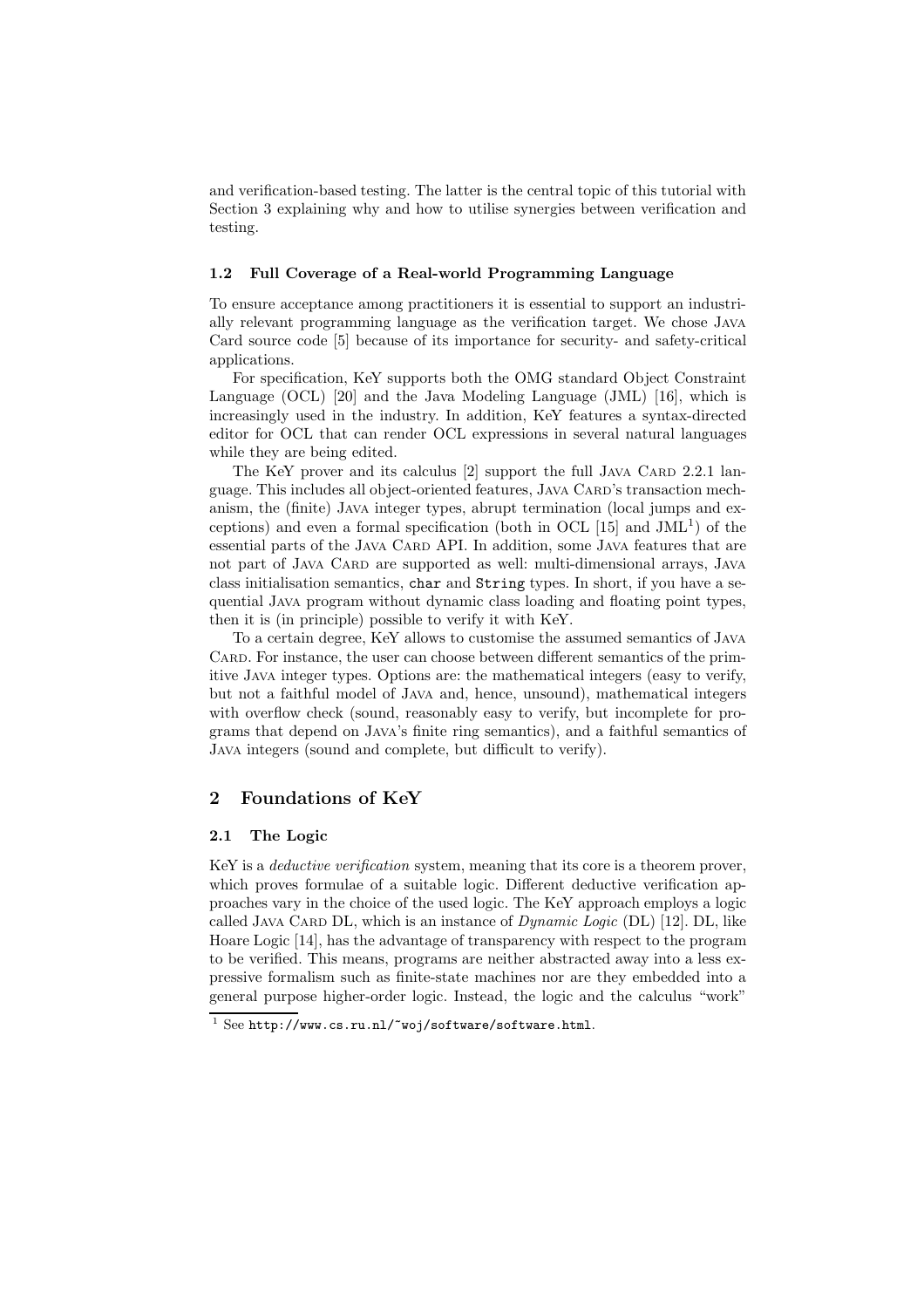directly on the JAVA CARD source code. This transparency is extremely helpful for proving problems that require a certain amount of human interaction.

DL itself is a particular kind of modal logic. Different parts of a formula are evaluated in different worlds (states), which vary in the interpretation of functions and predicates. DL differs, however, from standard modal logic in that the modalities are "indexed" with pieces of program code, describing how to reach one world (state) from the other. Syntactically, DL extends full first-order logic with two additional (mix-fix) operators:  $\langle . \rangle$ . (diamond) and  $[ . ]$ . (box). In both cases, the first argument is a *program*, whereas the second argument is another DL formula. Under program we understand a sequence of JAVA CARD statements.

A formula  $\langle p \rangle \varphi$  is true in a state s if execution of p terminates normally when started in s and results in a state where  $\varphi$  is true. As for the other operator, a formula  $[p]\varphi$  is true in a state s if execution of p, when started in s, does *either* not terminate normally *or* results in a state where  $\varphi$  is true.<sup>2</sup>

A frequent pattern of DL formulae is  $\varphi \to \langle p \rangle \psi$ , stating that the program p, when started from a state where  $\varphi$  is true, terminates with  $\psi$  being true afterwards. The formula  $\varphi \to [p]\psi$ , on the other hand, does not claim termination, and has exactly the same meaning as the Hoare triple  $\{\psi\}\ p\ \{\phi\}.$ 

The following is an example of a JAVA CARD DL formula:

$$
\texttt{ol.f} < \texttt{o2.f} \rightarrow \langle \texttt{int t=ol.f; ol.f=o2.f; o2.f=t} \rangle \texttt{o2.f} < \texttt{ol.f}
$$

It says that, when started in any state where the integer field f of o1 has a smaller value than  $o2.f$ , the statement sequence "int  $t=01.f$ ;  $o1.f=02.f$ ;  $o2.f=t$ ;" terminates, and afterwards o2.f is smaller than o1.f.

The main advantage of DL over Hoare logic is increased expressiveness: one can express not merely program correctness, but also security properties, correctness of program transformations, or the validity of assignable clauses. Also, a pre- or postcondition can contain programs themselves, for instance to express that a linked structure is acyclic. A full account of JAVA CARD DL is found in the KeY book [2].

#### 2.2 Verification As Symbolic Execution

The actual verification process in KeY can be viewed as symbolic execution of source code. Unbounded loops and recursion are either handled by induction over data structures occurring in the verification target or by specifying loop invariants and variants. Symbolic execution plus induction as a verification paradigm was originally suggested for informal usage by Burstall [4]. The idea to use Dynamic Logic as a basis for mechanising symbolic execution was first realised in the Karlsruhe Interactive Verifier (KIV) tool [13]. Symbolic execution is very well suited for interactive verification, because proof progress corresponds to

<sup>2</sup> These descriptions have to be generalised when non-deterministic programs are considered, which is not the case here.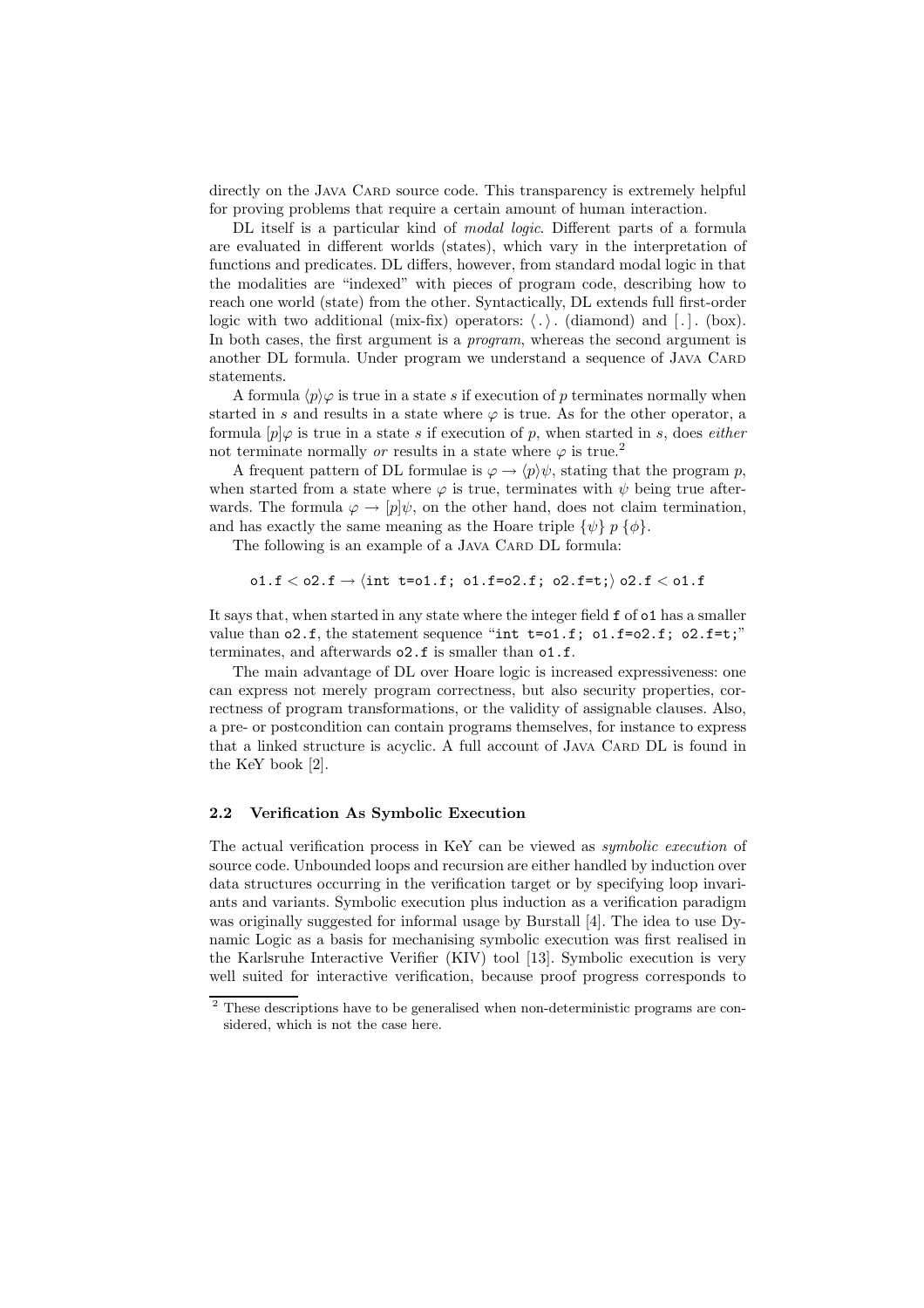program execution, which makes it easy to interpret intermediate stages in a proof and failed proof attempts.

Most program logics (e.g., Hoare Logic, wp-calculus) perform substitutions on formulae to record state changes of a program. In the KeY approach to symbolic execution, the application of substitutions is *delayed* as much as possible; instead, the state change effect of a program is made syntactically explicit and accumulated in a construct called updates. Only when symbolic execution has completed are updates turned into substitutions. For more details about updates we refer to [2].

The second foundation of symbolic execution, next to updates, is *local pro*gram transformation. JAVA (Card) is a complex language, and the calculus for JAVA Card DL performs program transformations to resolve all the complex constructs of the language, breaking them down to simple effects that can be moved into updates. For instance, in the case of try-catch blocks, symbolic execution proceeds on the "active" statement inside the try block, until normal or abrupt termination of that block triggers different transformations.

#### 2.3 Automated Proof Search

For automated proof search, a number of predefined strategies are available in KeY, which are optimised, for example, for symbolically executing programs or proving pure first-order formulae.

In order to better interleave interactive and automated proof construction, KeY uses a proof confluent sequent calculus, which means that automated proof search does not require backtracking over rule applications. The automated search for quantifier instantiations uses meta variables that are place-holders for terms. Instead of backtracking over meta-variable instantiations, instantiations are postponed to the point where the whole proof can be closed, and an incremental global closure check is used. Rule applications requiring particular instantiations (unifications) of meta variables are handled by attaching unification constraints to the resulting formulas [11].

KeY also offers an SMT-LIB backend<sup>3</sup> for proving near-propositional proof goals with external decision procedures.

#### 2.4 User-friendly Graphical User Interface

Despite a high degree of automation (see Sect. 2.3), in many cases there are significant, non-trivial tasks left for the user. For that purpose, the KeY system provides a user-friendly graphical user interface (GUI). When proving a property which is too involved to be handled fully automatically, certain rule applications need to be performed in an interactive manner, in dialogue with the system. This is the case when either the automated strategies are exhausted, or else when the user deliberately performs a strategic step (like a case distinction) manually, before automated strategies are invoked (again). In the case of human-guided

 $\overline{3}$  See http://combination.cs.uiowa.edu/smtlib/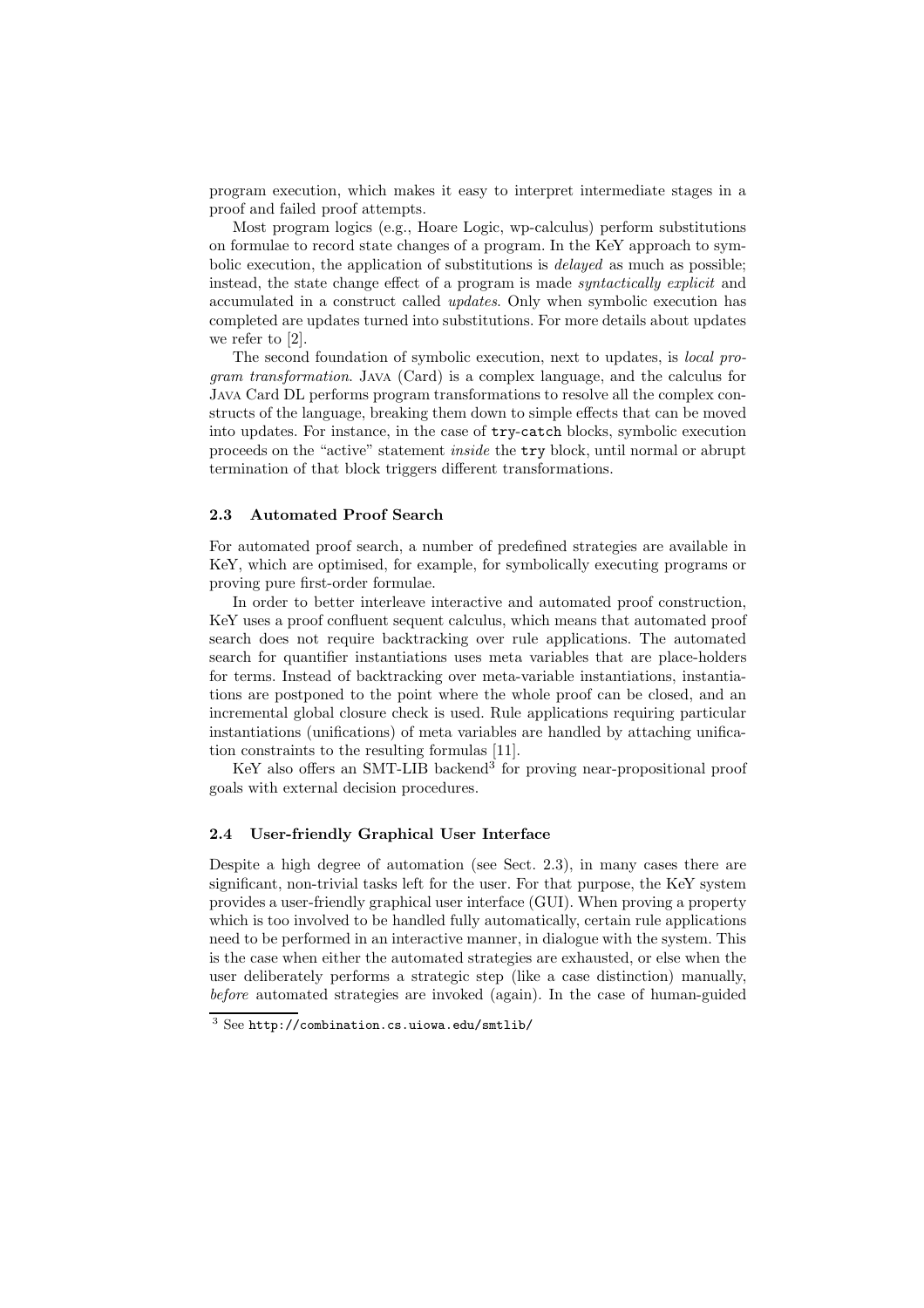rule application, the user is asked to solve tasks like: selecting a proof rule to be applied, providing instantiations for the proof rule's schema variables, or providing instantiations for quantified variables of the logic. These tasks are supported by dynamic context menus and drag-and-drop.

Other supported forms of interaction in the context of proof construction are the inspection of proof trees, the pruning of proof branches, stepwise backtracking, and the triggering of proof reuse.

### 3 Integrating Verification and Testing

#### 3.1 Why Integrate

Although deductive verification can achieve a level of reliability of programs that goes beyond most other analysis techniques, there are reasons to augment fully-symbolic reasoning about programs with execution of concrete tests. We distinguish two classes of reasons.

The first class involves failing or inapplicable verification. In many common cases it is impossible to apply verification successfully: be it because no full formal specification is available, because verification is too costly, or simply because the program at hand proves to be incorrect. Moreover, once a verified program is (even slightly) changed, existing correctness proofs become invalid and have to be repeated. We will show how verification technology can be applied also in such situations by generating test-cases based on symbolic execution of programs [10, 1], and by turning proof search into a systematic bug search [18].

The second class is due to principal shortcomings of formal verification. Symbolic reasoning about programs on the source code level does not take all phenomena into account that can occur during the actual program execution. It happens routinely that a JAVA CARD application works perfectly on the desktop emulator, but behaves erroneously once deployed on the card. This is typically because the card does not provide a JAVA CARD virtual machine that fully complies with the semantic model used for the verification. As it is simply too complex to formally specify and verify compilers, protocols, smart card operating systems, virtual machine implementations, etc., testing is essential even if a complete proof has been found. The KeY system can automatically generate test-cases from proofs and thus simplifies testing after verification.

### 3.2 Generating Test Cases From Proofs

The KeY tool integrates all necessary steps for generating comprehensive JUnit tests for white-box testing. The major steps are (1) computation of path conditions with verification technology, (2) generation of concrete test data by constraint solving, and (3) generation of test oracles. The KeY tool can also be combined with existing black-box tools by outsourcing the second and third steps and achieving synergy effects between the tools.

In the following, we assume that we have a program under test  $p$  (PUT) and its specification  $\phi$ , which can be a contract (i.e., a pre- and a postcondition) or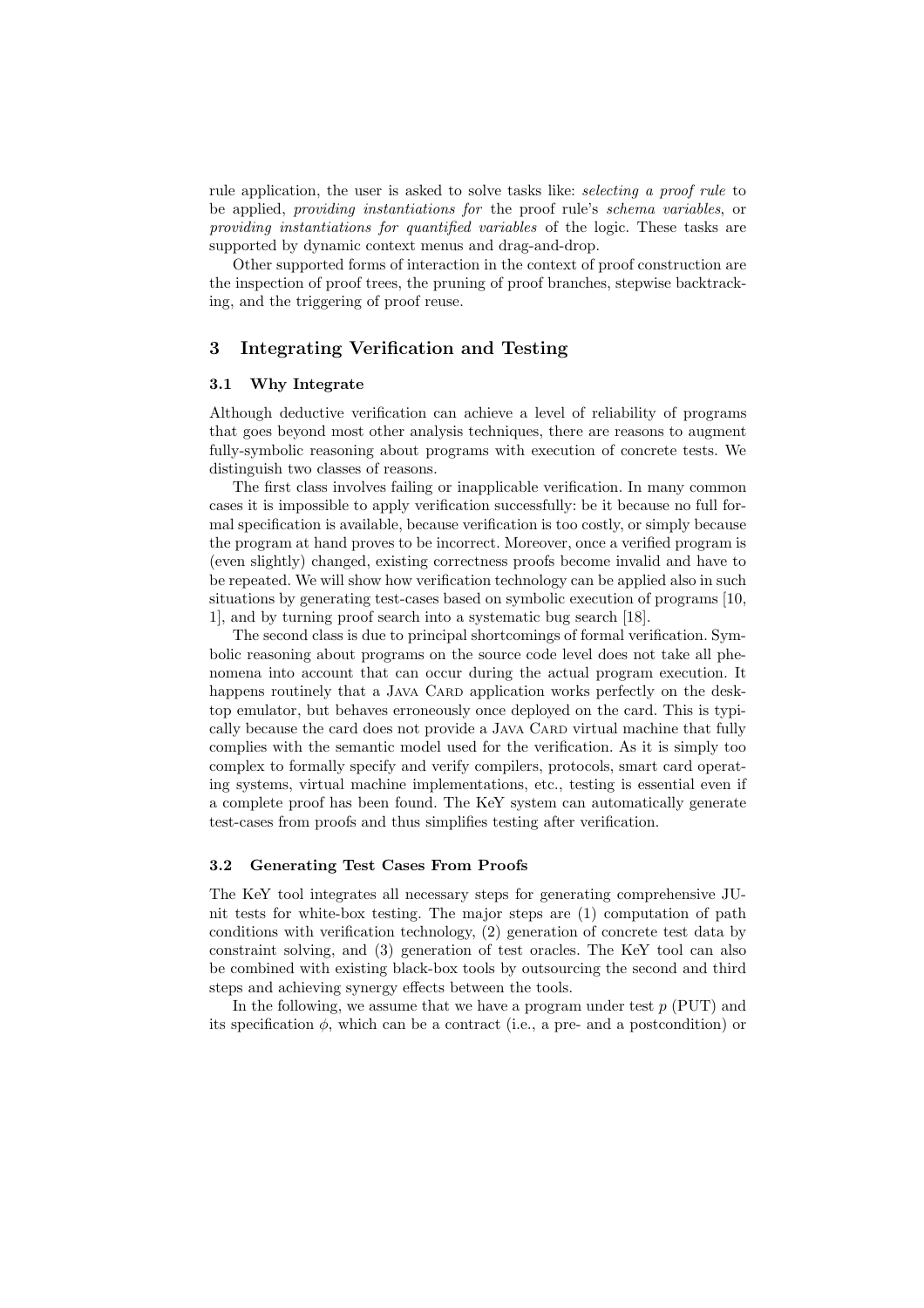an invariant. Even very simple specifications yield useful test cases: A specification of total correctness with a postcondition true is sufficient to generate tests detecting uncaught exceptions.

### 3.3 Test-Case Generation by Bounded Symbolic Execution

The proof obligation resulting from the program  $p$  and the property  $\phi$  is input into the KeY system, which symbolically executes  $p$  for up to a fixed number of steps. This produces a bounded symbolic execution tree, from which feasible execution paths and branches with the corresponding path and branch conditions are easily extracted. With the help of external arithmetics decision procedures like Simplify [9] or Cogent [8], concrete models for these path conditions are computed. These serve as test inputs for p. The property  $\phi$  is translated into a test oracle. Thus, we obtain a test case for every feasible execution path of p (below the bound). The output of the process is a complete JUnit test case suite that requires no further modifications.

Let us consider a simple example program:

```
/*@ publi
 normal_behavior
```

```
@ ensures (
  @ \forall int i; 0<=i && i<arr.length; arr[i]<=\result);
  @*/
publi
 int getMax(int[] arr){
  int max = arr[0];
  for(int i=1; i<arr.length; i++){
    if(arr[i] < max) max = arr[i];
  }
 return max;
}
```
The JML specification requires that getMax() terminates normally (without raising an exception) and the returned result is greater or equal than each of arr's entries. This postcondition is translated by KeY into a test oracle, with universal quantifiers mimicked by loops:

```
private boolean oracle(int result, int[] arr){
 boolean b = truefor(int i=0; i<arr.length; i++){
    b = b && arr[i] \leq -result;}
 return b;
}
```
Since we made no assumptions on arr.length, the number of loop iterations is bounded only by Integer.MAX\_VALUE. Since the number of feasible execution paths through the loop is  $2<sup>arr.length</sup>$  (due to the **if** statement), it is technically not possible to create a test satisfying full feasible path coverage.

Nonetheless, we still get useful test cases if we symbolically execute the code by unrolling the for loop a bounded number of times, for instance just once.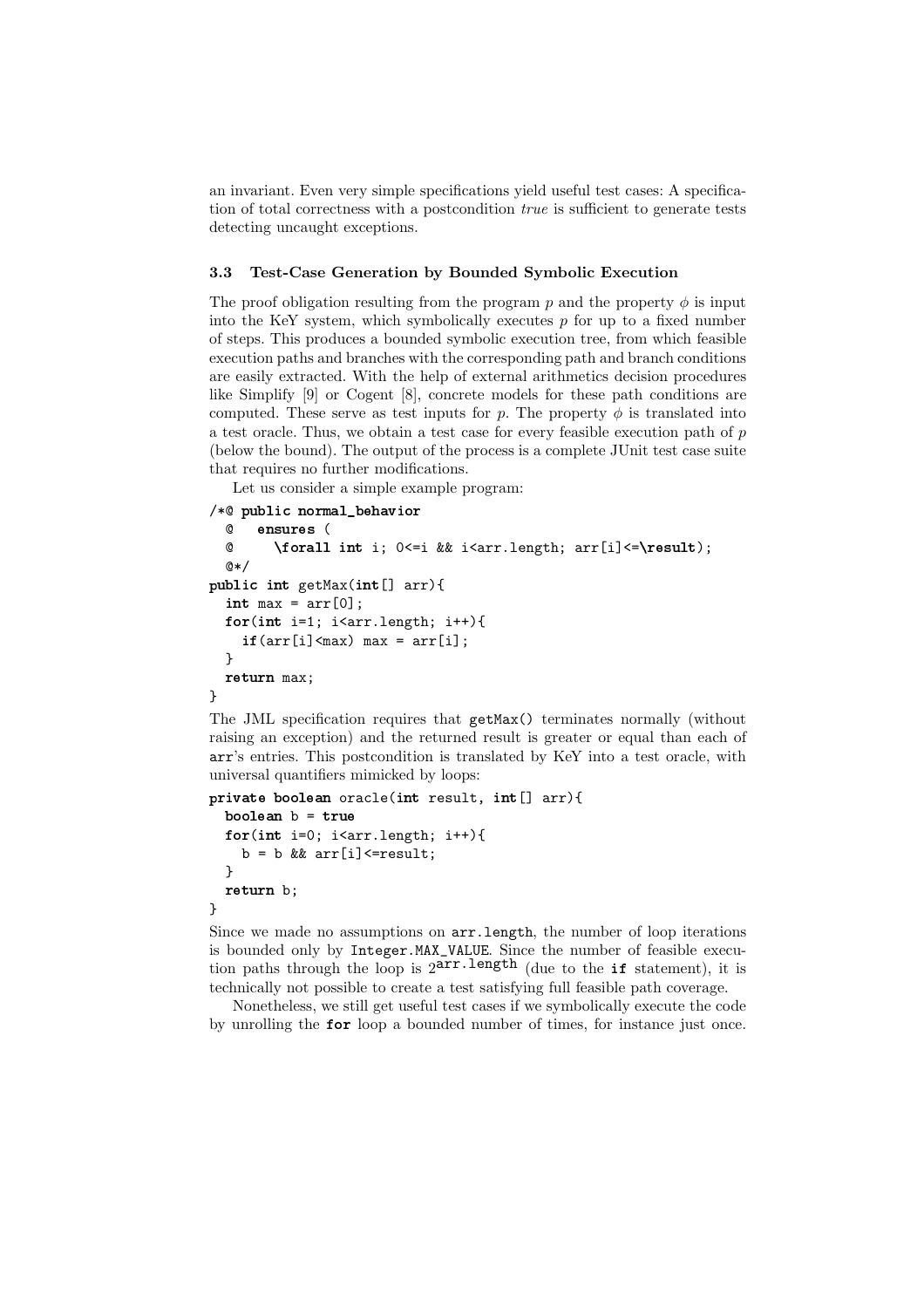These tests already catch both implementation bugs contained in getMax(). We now describe this in more detail.

The evaluation of the first statement  $max = arr[0]$ ; induces the following case distinction:

- (1)  $arr \neq null \land arr.length \geq 1$ : The execution proceeds normally. The path condition on this execution path is feasible.
- (2)  $arr = null$ : A NullPointerException is raised, but this branch condition is contradictory to the implicit JML assumption that arguments of a method are not null, unless declared nullable. KeY recognises this infeasibility and does not generate a test case.
- (3)  $arr.length < 1$ : An ArrayIndexOutOfBoundsException is raised. This branch condition is feasible, and a test generated for this path detects that the implementation is erroneous, since we required normal termination of getMax().

The symbolic execution now proceeds on the path  $(1)$  with unrolling the for loop once. After the first iteration of the loop we end up with an open proof tree containing 4 different feasible execution paths (of which 2 have not yet terminated) with path conditions:

- (4)  $arr.length < 1$ : This path is identical to the path (3) above.
- (5)  $arr.length = 1$ : The loop is never entered, since the loop guard is false.
- (6) arr.length >  $1 \wedge arr[1] < arr[0]$ : The guard  $arr[i] < max$  of the if statement is true, and max is set to arr[1]. This violates the postcondition.
- (7) arr.length >  $1 \wedge arr[1] \ge arr[0]$ : The guard of the if statement is false. The postcondition is also possibly violated on this path, namely in case  $arr[1] \neq arr[0]$ .

The four test cases generated from this proof tree exercise getMax() on the paths  $(4)-(7)$ . The test for  $(4)$  initialises arr with new interval and reports an error due to an exception thrown by getMax(). The test for (5) succeeds, while the tests for (6) and (7) report failures due to results not accepted by the test oracle.

### 3.4 Test-Case Generation from Method Specifications and Loop Invariants

An obvious deficiency of bounded symbolic execution is that it only explores a part of all program behaviours. The following example shows the problematic situation.

```

lass Bar {
 final int[] arr = new int[16];
  void foo() {
    int max = getMax(arr);
    if(max<0) { A() : }}
}
```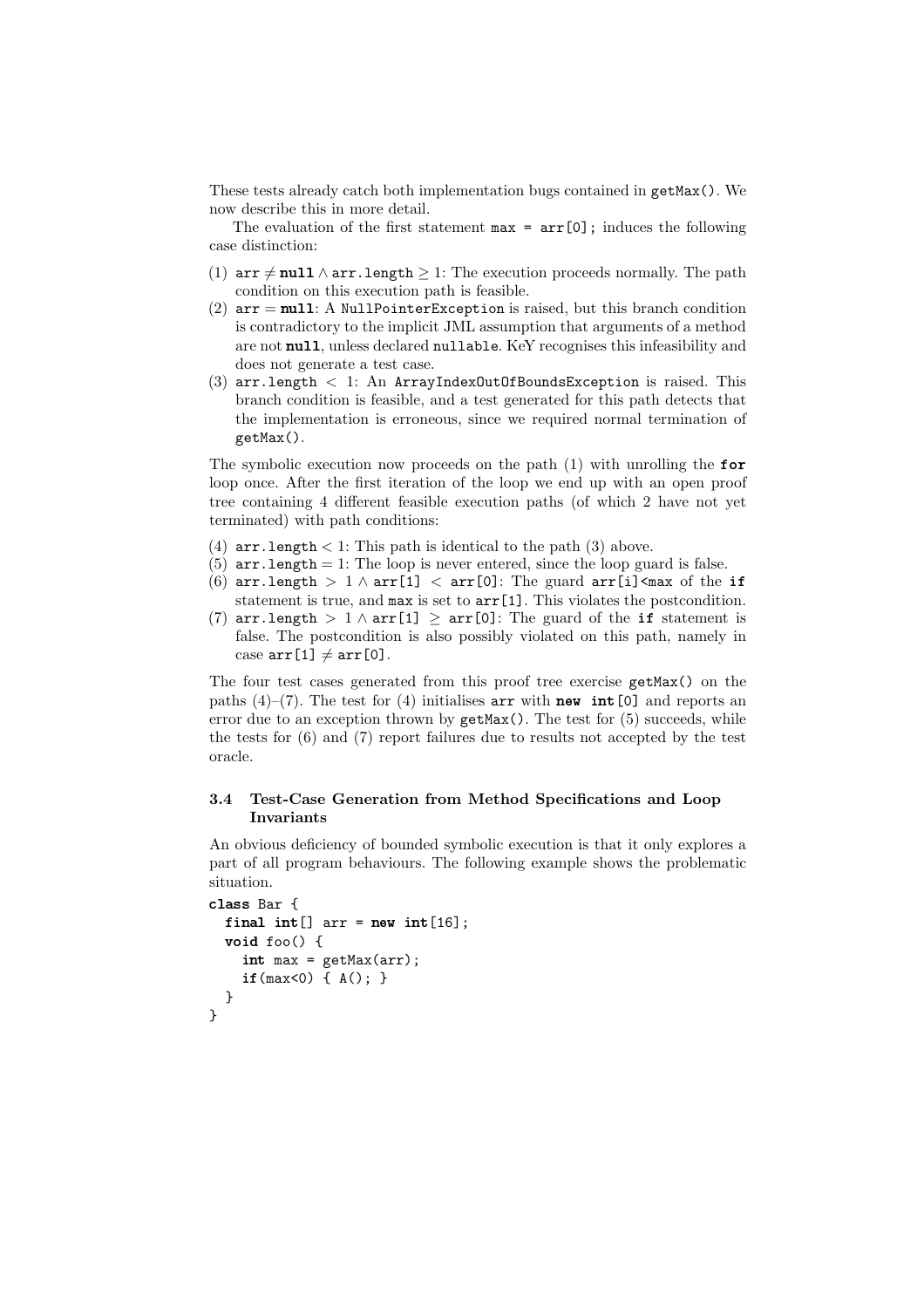We assume a correct implementation of  $getMax()$ , which is applied to a fixedlength buffer. In order to compute a path condition for the execution of the method A() the unwinding bound for symbolic execution of the loop in getMax() must be at least 16. This value, in general, is not practicable due to the exponential growth of execution trees. Even worse, the minimal unwinding bound of a loop for executing a certain branch is generally unknown.

An extension of the bounded approach allows generation of test cases based on loop invariants and method specifications in combination with symbolic execution. A loop or a method call is in this case replaced by the invariant resp. the method specification. With this technique we can compute precise conditions for entering a branch, even if the path passes through a loop or a method invocation.

For example the desired path condition for executing the method A() in the code above is:  $\forall i. 0 \leq i \land i < 16 \rightarrow arr[i] < 0$ . This path condition is computed with our approach by using the branch condition  $\max$  < 0 and the postcondition of getMax().

### 3.5 White-box testing by Combining Specification Extraction and Black-box testing

Existing black-box testing tools [7, 3, 6, 17] can be augmented by KeY to provide white-box testing capabilities. In this case, the external tool generates the test inputs and the oracle, while KeY provides information about program structure.

This information is extracted from the symbolic execution tree and input into the black-box testing tool as a part of the program specification. We call this process "structure-preserving specification extraction". The whole approach is illustrated in Figure 1.

Depending on the methods used for its extraction, the specification may not cover iterations of loops above a certain limit. However, by combining the extracted specification with a given requirement specification, black-box testing methods can generate tests that exercise random amounts of loop iterations including those not covered by the extracted specification alone. In this way, it is also possible to achieve a combination of code coverage and data coverage criteria from both techniques.



Fig. 1. White-box testing as black-box testing with path extraction.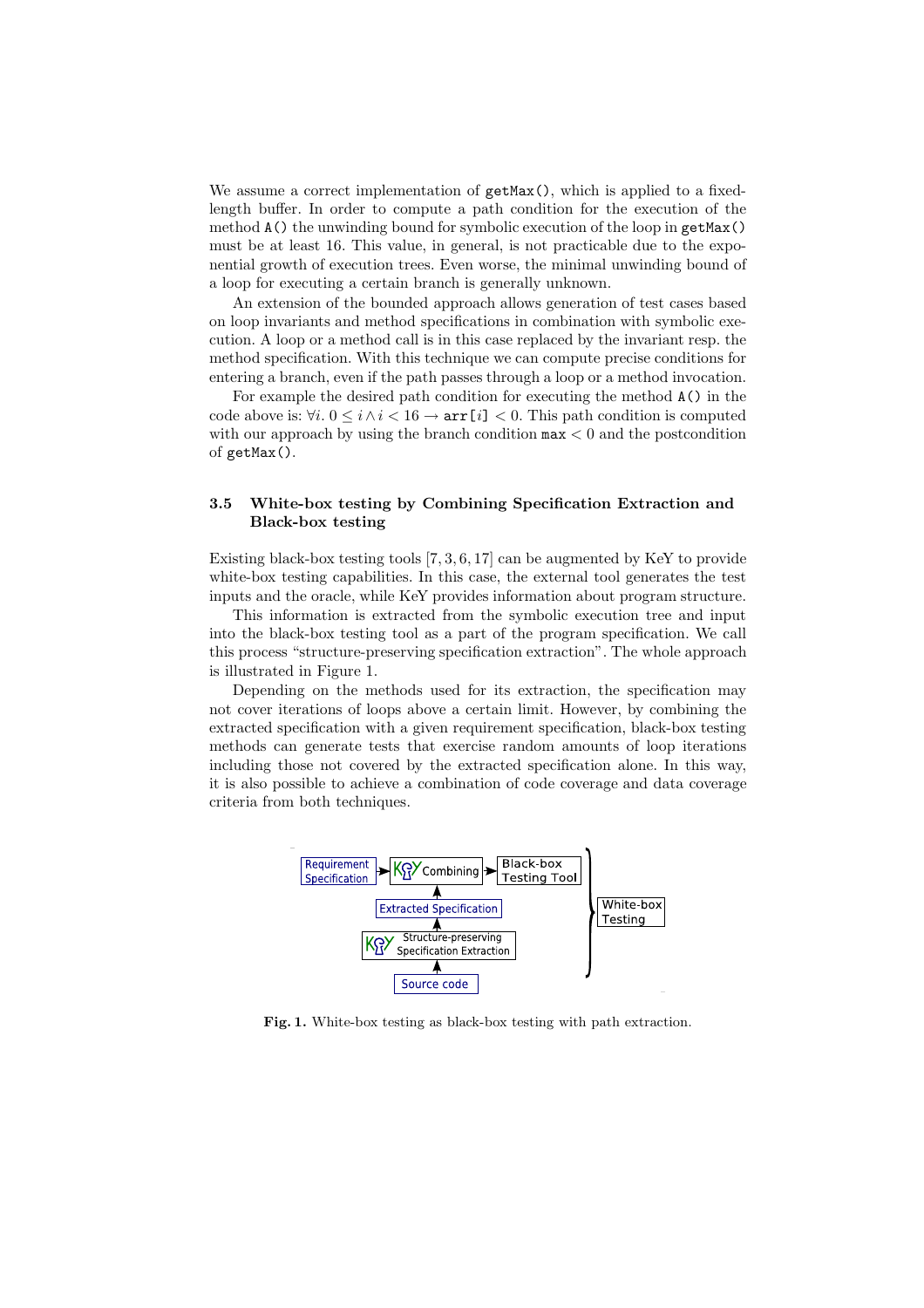#### 3.6 Proving Incorrectness of Programs

All approaches to find program defects that have been described so far make use of the symbolic execution and reasoning capabilities of KeY without actually aiming at the construction of a complete proof. Due to the generality of JAVA CARD DL, however, the problem can also be approached head-on by simply proving the incorrectness of a program [18]. This is done by showing a negated and existentially quantified correctness formula:

$$
\exists \ pre-state. \ \neg (preconditions \rightarrow \langle \ statements \rangle \ postconditions)
$$
 (1)

in which statements represents the program in question and  $\exists$  pre-state. existentially quantifies all variables, class members and array components that can be read by the program. Formula (1) is true if and only if there is a pre-state in which the preconditions hold, the program fragment does not terminate, or terminates and the postconditions do not hold in the final state. With the help of meta variables (Sect. 2.3) for handling the existential quantifier, symbolic execution and the proof search strategy mechanism, KeY is quite capable to discharge such *disproving obligations* automatically.

Like the discovery of a failing test case, the ability to prove  $(1)$  reveals a program defect.<sup>4</sup> The program state for which this happens can be recovered by analysing the proof and extracting the values that were chosen when eliminating the quantifier in (1). Because only symbolic execution of the program is involved, this can even yield descriptions of whole classes of states, in the style of: "the program fails whenever x is greater than  $y$ ." For the program getMax() on page 6, for instance, KeY can automatically find the counterexamples  $arr.length = 1$ ,  $arr.length = 2 \land arr[0] < arr[1]$  and  $arr.length = 3 \land arr[0] < arr[1] \land arr[0] < arr[2]$ .

Symbolic incorrectness proofs can also discover defects that are inaccessible to normal testing, for instance the divergence of programs [19]. In order to show that a program does not terminate (for a particular pre-state), it has to be proven that no terminal state is reachable. This can be done by synthesising an invariant that approximates the set of reachable states, and which excludes all terminal states.

### References

- 1. B. Beckert and C. Gladisch. White-box testing by combining deduction-based specification extraction and black-box testing. In Y. Gurevich, editor, *Proceedings*, Testing and Proofs, Zürich, Switzerland, LNCS. Springer, 2007.
- 2. B. Beckert, R. Hähnle, and P. H. Schmitt, editors. Verification of Object-Oriented Software: The KeY Approach, volume 4334 of LNCS. Springer-Verlag, 2007.
- 3. C. Boyapati, S. Khurshid, and D. Marinov. Korat: automated testing based on Java predicates. In Proceedings, International Symposium on Software Testing and Analysis, Roma, Italy, pages 123–133. ACM, 2002.

<sup>4</sup> But it should be noted that incorrectness proofs cannot detect bugs in other components like the compiler or the runtime environment, in contrast to testing.